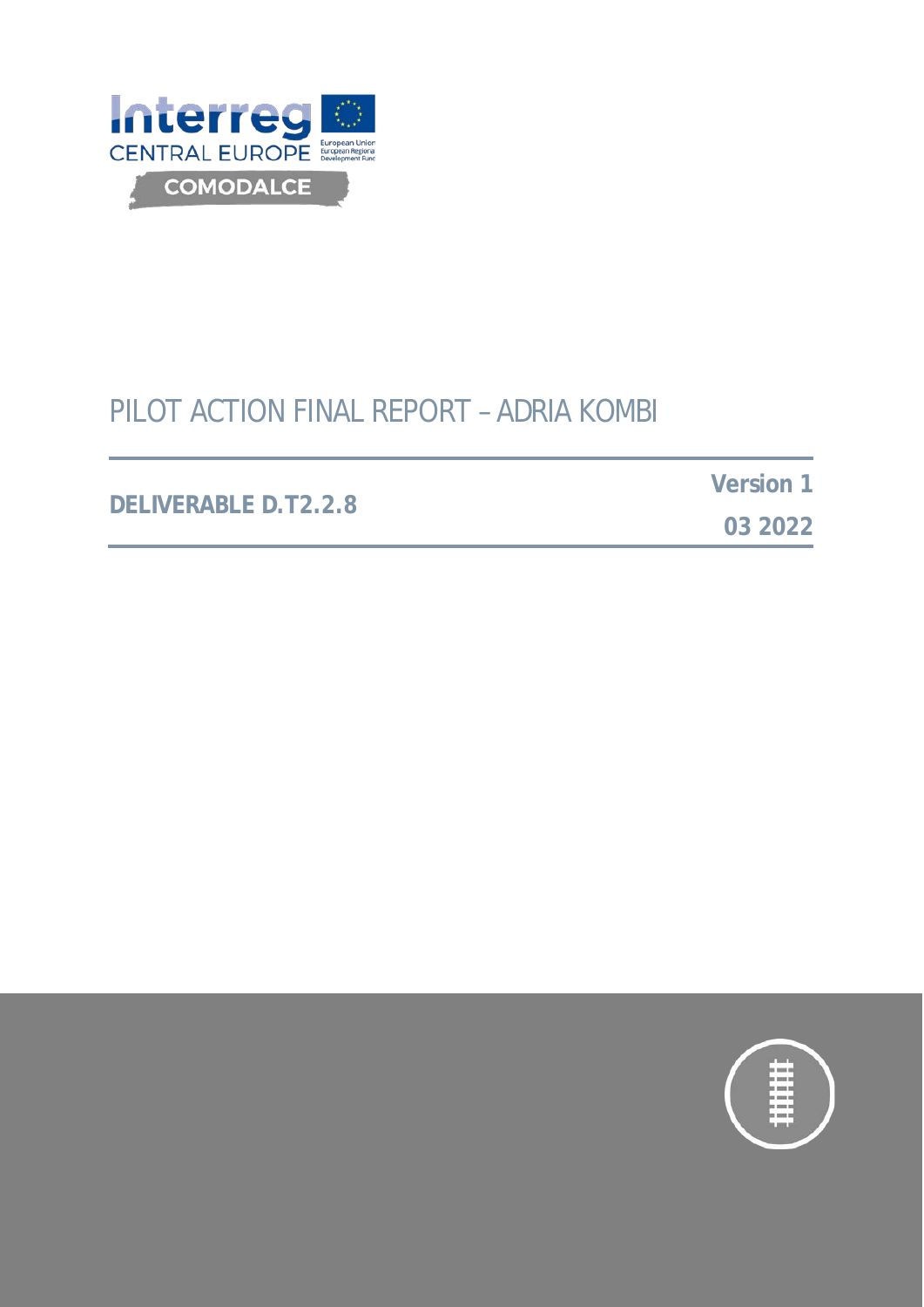# <span id="page-1-0"></span>**Table of contents**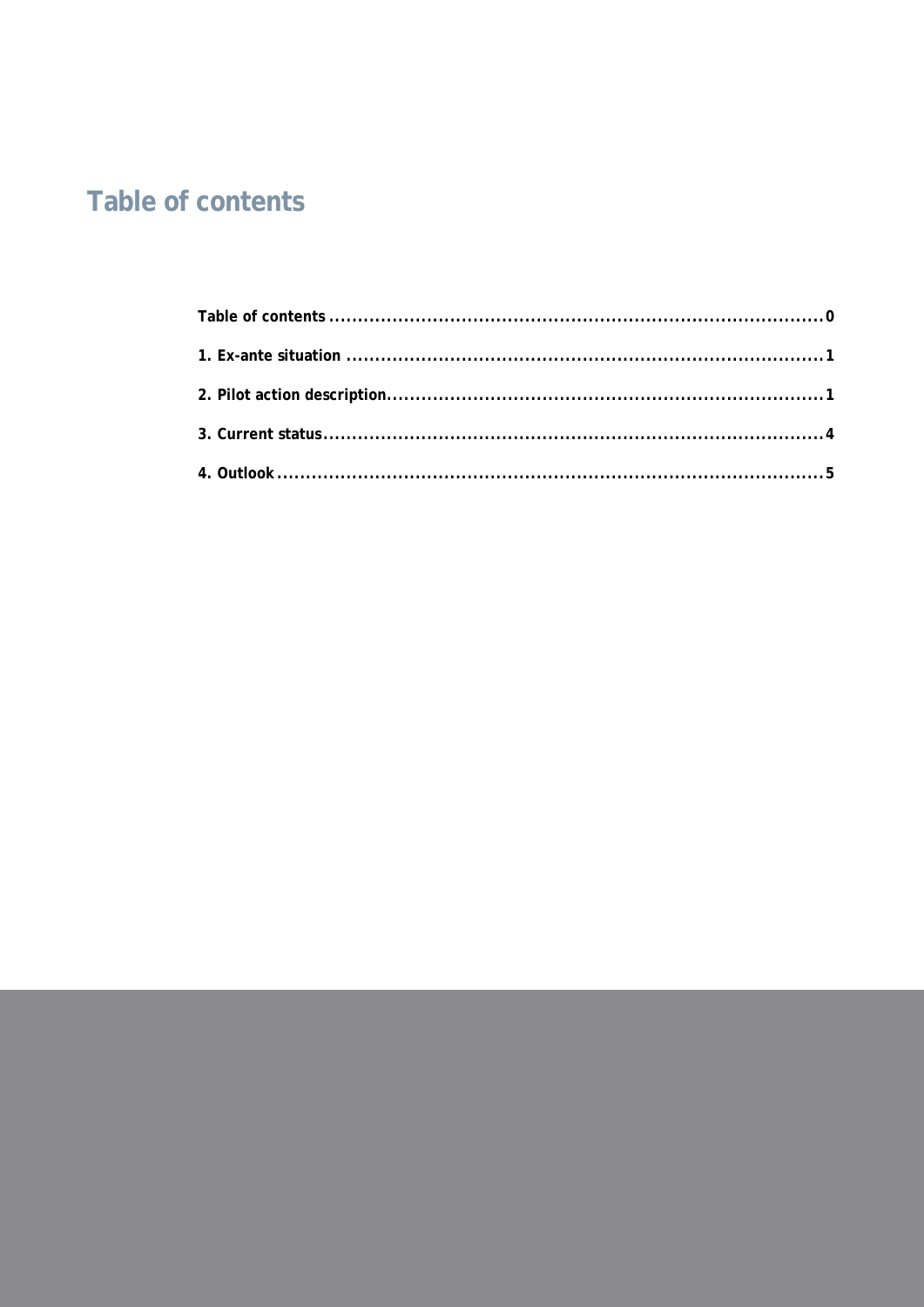



#### <span id="page-2-0"></span>**1. Ex-ante situation**

- The current situation of the information exchange between the intermodal operator "Adria kombi" and at the container terminal in the port of Koper is reduced to the data exchange regarding train number, wagon positions in the train, container positions within the wagon. This information is as accurate as the person who has entered the data. Field checks are not an option as they are timeconsuming.
- The TNA needs were defined to enable the complete digitalization of the process documents that are currently exchanged. Such as:
	- DAILY LOADING PLANS
	- LOADING LISTS
	- **OFFLOADING LISTS**
	- TRANSFER SHEETS
	- IRREGULARITY PROTOCOLS
	- ANNEX 7, TO CIM CONSIGNMENT NOTE
- The result of the OCR system would be in machine checking of the state of containers on trains. This would speed up the current process and enable the Port Community to increase daily capacity for trains, calling Container Terminal in Port of Koper

### <span id="page-2-1"></span>**2. Pilot action description**

- The pilot action will aim to install OCR scanning system in the port of Koper, at the container terminal, for the scanning of wagons and containers transported through railway in the port of Koper. The system will scan the trains with containers at terminal's gate and will provide all the data through a video detection of the wagons/containers. This action is run by Port Koper JSC, as a only competent manager of the container terminal
- By getting a dataset from intermodal operators, Port Koper OCR system will check the accuracy of the data and the state of the units.
- Adria kombi as a Pilot Action Partner sends the information about trains in advance to Port Koper System. On the fig.1 it is shown with which systems Adria kombi system is connected, to be able to receive and process live data. Through Adria kombi client platform, the shippers and consignees or sdhipping lines will be able to follow the development inside the port, while their unit is on the train. Furthermore the unberthed vessels which carry containers for Port Koper are analysed in a manner to put a tag (figurative: data mark) on containers arriving with the vessel to be stacked onto train-outgoing positions. Beside that the train loading plan is issued (see fig. 5).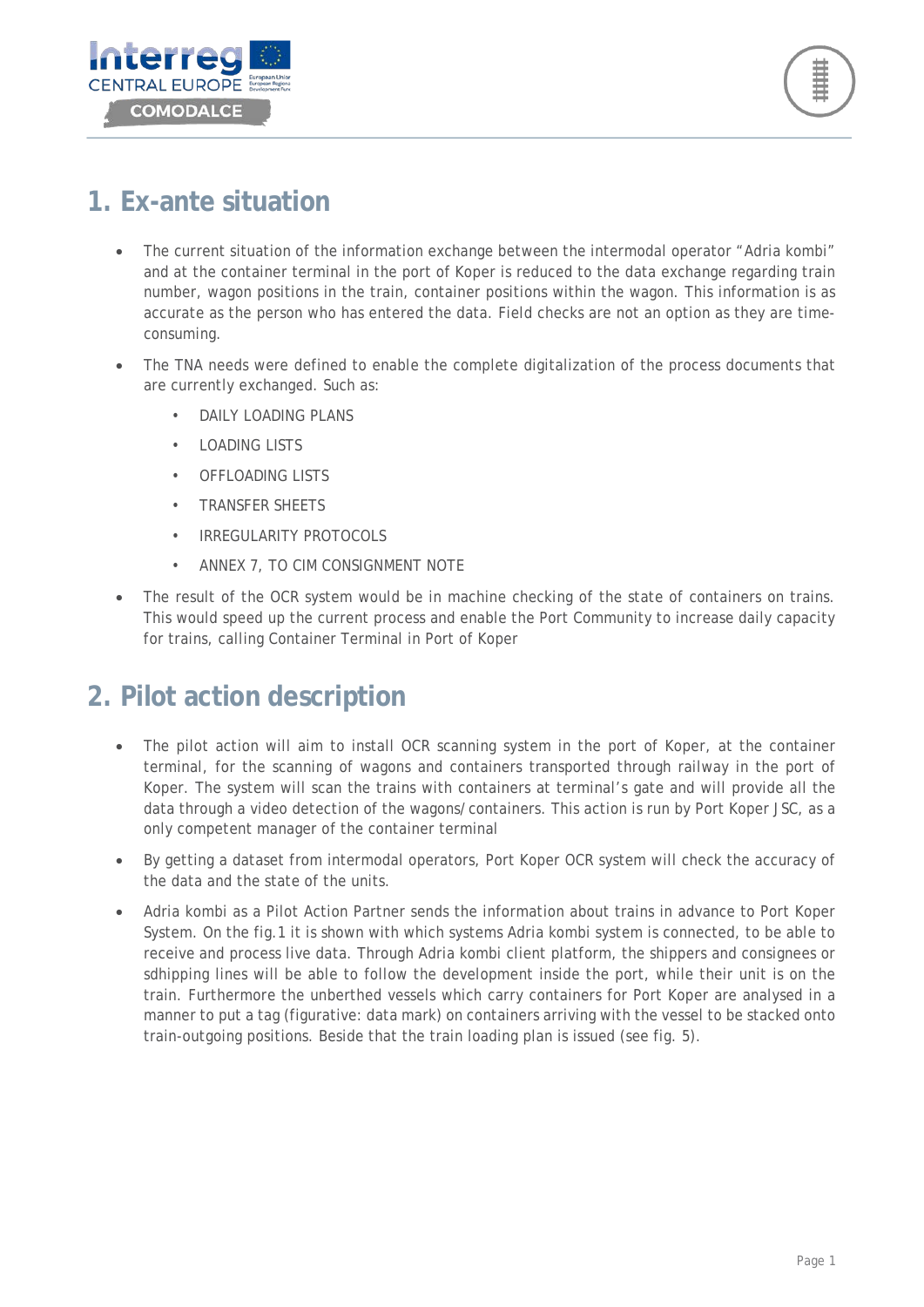





*Figure 1. IT System Adria kombi*

Fig.1 shows that the intermodal operator has connections to various systems that are running in the intermodal transport chain, such as: shipping lines, continental terminals, partner intermodal operators, railway undertakings, railway infrastructure managers and clients.

Thus, Adria kombi has position of vital information on each unit before the unit arrives at the port either from sea or from land.



*Figure 2: plan of trains calling Port Koper*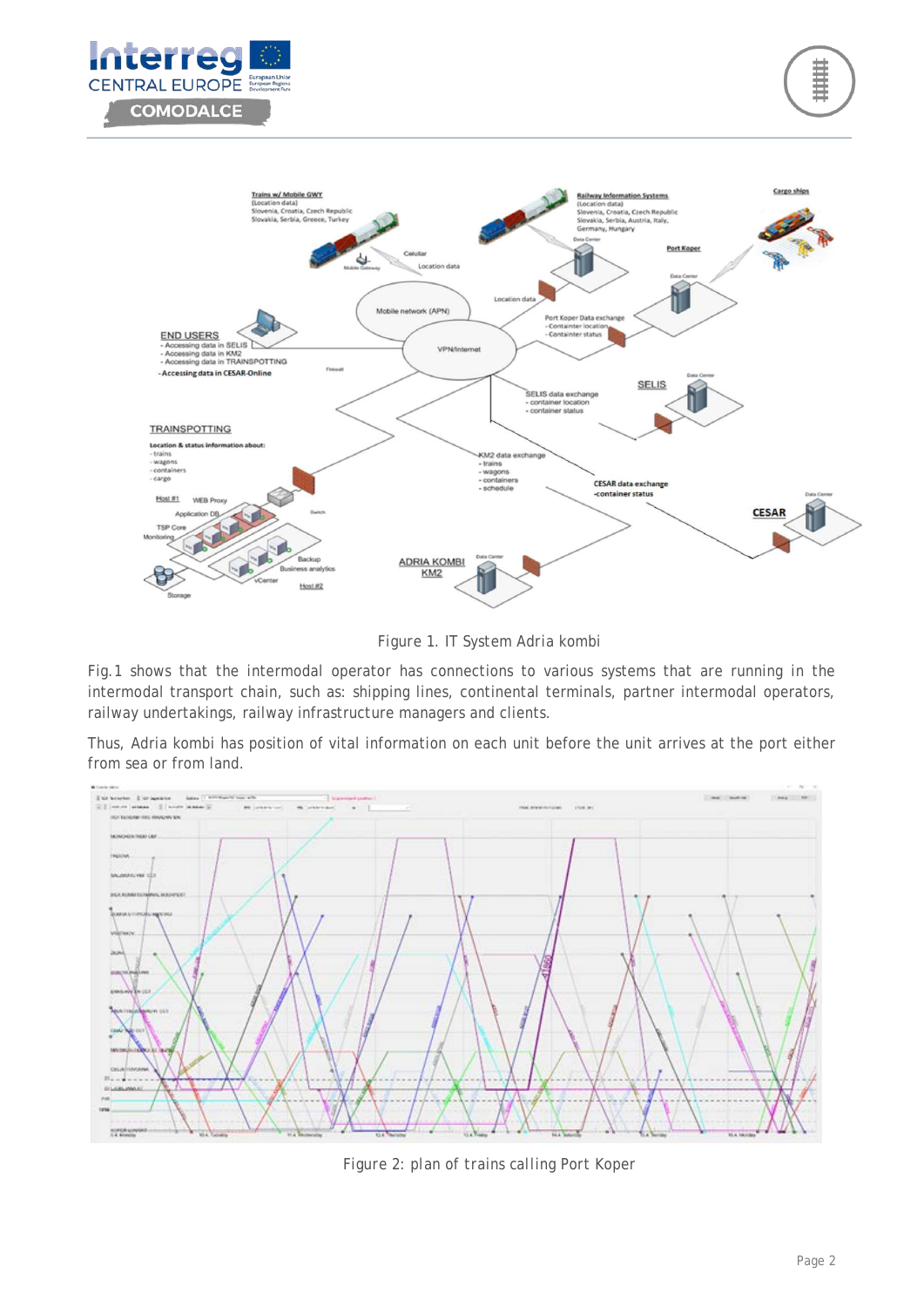

Figure 2 shows a plan of trains coming to container terminal (in this case Port Koper) in the specific time slots (time windows). This information can be sent to Port Koper System to be processed in module with OCR.



*Figure 3: actual train positions approaching port of Koper*

The fig.3 is showing actual positions of trains in approach to Port Koper. Each train will get unloaded and loaded for departure in the same time-window inside CT. Plan of loadings and actual loading will not always match, but having the data in the system, can help for ML and AI in near future.

The figure 4 shows the plan sent by the operator Adria kombi 24 hours in advance to the Port Koper, railways and to the shunting (last-mile) provider. Each train pair has it's time window in the Port. The port internal railway undertaking and the terminal determine the manipulative track for each train pair.

| Dostava na tir   | Naloga  | vlak                | Vagoni       | Kontejnerji                                         | Odhod            | Prihod           | Cutoff           |
|------------------|---------|---------------------|--------------|-----------------------------------------------------|------------------|------------------|------------------|
| 20.04.2022 07:00 |         |                     |              |                                                     |                  |                  |                  |
|                  | Naklad  | 50001 KPCEMB088     |              | 40 (40F: 10 40E: 10 20F: 10 20E:<br>10              | 20.04.2022 14:41 | 20.04.2022 22:47 |                  |
|                  | Razklad | 50000               |              | 40 (40F: 10 40E: 10 20F: 10 20E:<br>10)             | 19.04.2022 19:03 | 20.04.2022 03:11 | 20.04.2022 09:00 |
| 20.04.2022 09:00 |         |                     |              |                                                     |                  |                  |                  |
|                  | Naklad  | 50003 KPCE057       |              | 40 (40F: 10 40E: 10 20F: 10 20E:<br>10              | 21.04.2022 00:50 | 21.04.2022 05:44 |                  |
|                  | Razklad | 50002               |              | 40 (40F: 10 40E: 10 20F: 10 20E:<br>10)             | 19.04.2022 20:20 | 20.04.2022 01:42 | 20.04.2022 12:00 |
| 20.04.2022 15:00 |         |                     |              |                                                     |                  |                  |                  |
|                  | Naklad  | 50353 KPLJ057       |              | 40 (40F: 10 40E: 10 20F: 10 20E:<br>10)             | 21.04.2022 03:25 | 21.04.2022 07:54 |                  |
|                  | Razklad | 50352               |              | 40 (40F: 10 40E: 10 20F: 10 20E:<br>10)             | 19.04.2022 04:38 | 19.04.2022 08:45 | 20.04.2022 17:00 |
| 20.04.2022 18:00 |         |                     |              |                                                     |                  |                  |                  |
|                  | Naklad  | 43600 KMS034        | 337949600064 | 42 (40F: 38 40E: 0 20F: 4 20E: 0) 21.04.2022 04:37  |                  | 22.04.2022 05:00 |                  |
|                  | Razklad | 43601 2015          | 337949600866 | 42 (40F: 10 40E: 28 20F: 0 20E: 4) 17.04.2022 22:17 |                  | 18.04.2022 16:48 |                  |
| 20.04.2022 20:00 |         |                     |              |                                                     |                  |                  |                  |
|                  | Naklad  | 43634 PUBLIC04      |              | 50 (40F: 30 40E: 0 20F: 20 20E: 0) 21.04.2022 06:12 |                  | 22.04.2022 00:43 |                  |
|                  | Razklad | 43633 BA020         |              | 50 (40F: 15 40E: 15 20F: 10 20E:<br>10              | 20.04.2022 02:47 | 20.04.2022 19:17 |                  |
| 20.04.2022 22:00 |         |                     |              |                                                     |                  |                  |                  |
|                  | Naklad  | 42020 W075          | 26 R/S       | 52 (40F: 26 40E: 0 20F: 26 20E: 0) 21.04.2022 07:57 |                  | 22.04.2022 10:26 |                  |
| 20.04.2022 23:59 |         |                     |              |                                                     |                  |                  |                  |
|                  | Naklad  | 42024 W076-Triangle | 26 R/S       | (40F: 40E: 20F: 20E: )                              | 21.04.2022 13:58 | 22.04.2022 09:11 |                  |

*Figure 4: Plan of Adria kombi in Port Koper trains for April, 20th, 2022*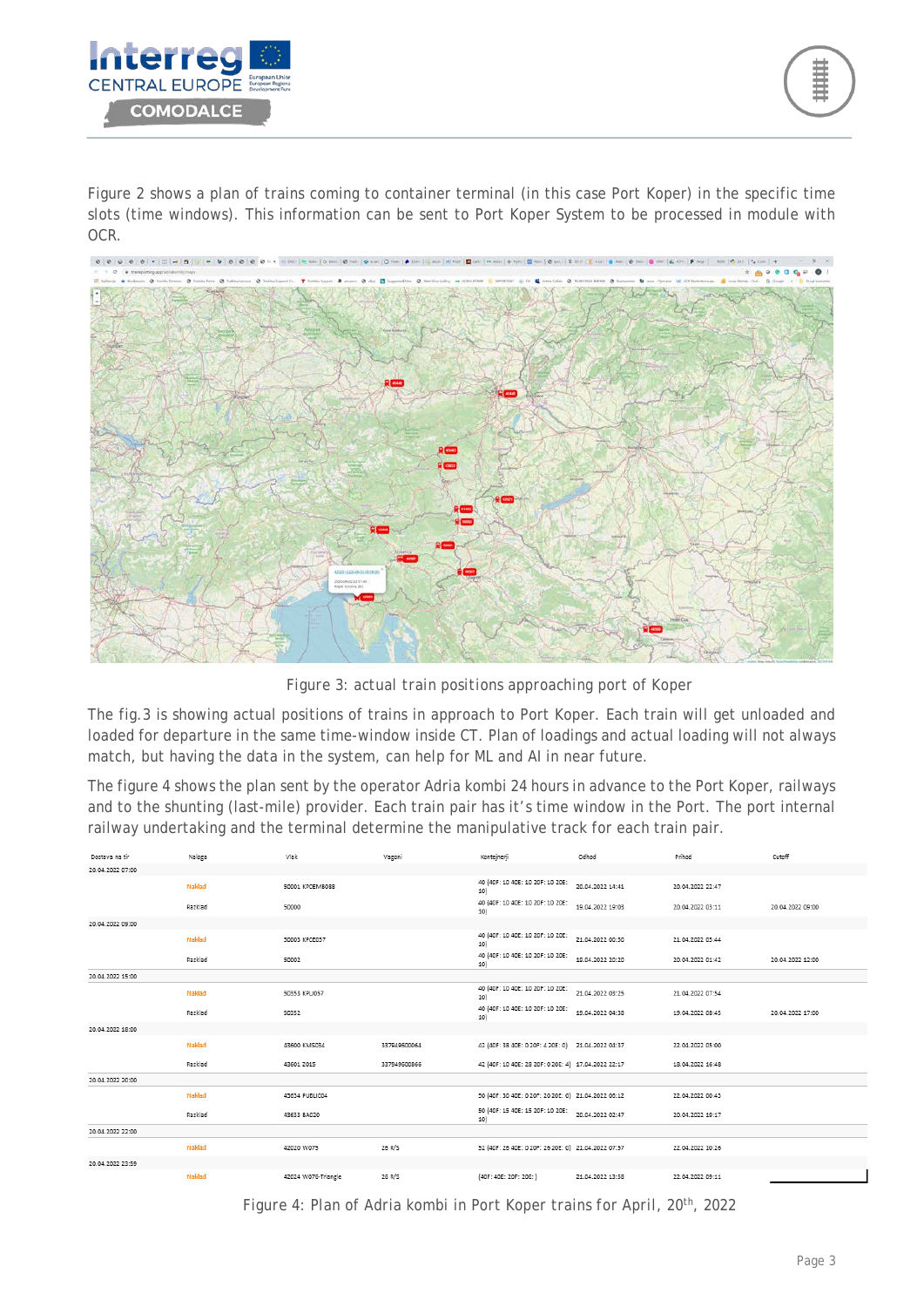

| <b>vitebete</b><br>edit.<br>Cinexcreditdi | send RAZVAG<br>print<br>cause          | change wagon order                      | 08.04.2022<br>departure<br><b>Import Wag.Set</b> | 41483<br>train                | Interregi                                       |
|-------------------------------------------|----------------------------------------|-----------------------------------------|--------------------------------------------------|-------------------------------|-------------------------------------------------|
| dumn                                      | <b>Change Relation</b>                 | RCA all                                 | <b>RCA</b> new                                   |                               | <b>ENTRAL EUROPE</b><br>COMODALCE               |
| 10.04.2022<br>departure<br>slot           | track no<br>u.<br>train                | 42020<br>departed                       | iz stanja                                        |                               |                                                 |
| weight of goods<br>354,796                | Wag.set delivered<br>nax. train weight | 1.580<br>max. train length              | notice<br>550                                    |                               |                                                 |
| El Edit container order                   |                                        |                                         |                                                  |                               |                                                 |
| File Edit                                 |                                        |                                         |                                                  |                               |                                                 |
|                                           |                                        |                                         |                                                  |                               |                                                 |
| 95%                                       | train                                  | 42020, 10.04.2022, 546 m, 970.596,93 kg |                                                  |                               |                                                 |
| EISU9282646                               | <b>TCLU8896340</b>                     | EITU1465639                             | <b>TCNU7354260</b>                               | CSNU7589084                   | FFAU3118221                                     |
| 27,570kg<br><b>HC 40*</b>                 | 26,099kg<br><b>HC 40°</b>              | 25,355kg<br><b>HC 40*</b>               | 24,312kg<br><b>HC 40</b>                         | 23,176kg<br><b>HC 40*</b>     | 23.176kg<br><b>HC 40°</b>                       |
|                                           | $\sim$                                 |                                         |                                                  |                               |                                                 |
| 1 00338045761727<br>32,995kg              | 75,369kg 80°CO<br>31,524kg             | CO335645762097<br>30,730kg              | 71.167kg 80° neoad CO<br>29,687kg                | 3 00335645761347<br>28,551kg  | 67,852kg 80" necod OO                           |
| FSCU9319831                               | <b>TCKU7977882</b>                     | <b>TLLU4034073</b>                      | CMAU0161627<br><b>TEMU4357244</b>                | BMOU4874454                   | APZU4470995                                     |
| 23.176kg<br><b>HC 40*</b>                 | 23.176kg<br>HC 40°                     | 11,831kg<br><b>HC 40*</b>               | 4.494kg<br>4,457kg<br>DC 20 <sup>3</sup>         | 11.736kg<br><b>HC 40*</b>     | 11.522kg<br>DC 40°                              |
|                                           |                                        |                                         |                                                  |                               |                                                 |
| 4 CO335645760513<br>28,551kg              | 67,852kg 80" necod CO<br>28,551kg      | 5 00335645761065<br>17,206kg            | 42,283kg 80° neood CO<br>19,701kg                | 6 CO335645761313<br>17.111kg  | 44 758kg 80" necod CO<br>16,897kg               |
| CMAU5824173                               | TRHU4724636                            | CMAU6973778                             | CMAU4133120                                      | CMAU8018309                   | <b>CNU9793981</b>                               |
| 11.439kg<br><b>HC 40*</b>                 | 11.324kg<br><b>HC 40*</b>              | 11.317kg<br><b>HC 40*</b>               | 11.260kg<br><b>HC 40*</b>                        | 11.172kg<br>DC 40*            | 11.132kg<br><b>HC 40*</b>                       |
|                                           |                                        |                                         | $T_{\rm e}$                                      |                               |                                                 |
| 7 00335645761750<br>16,814kg              | 44.263kg 80" necod CO<br>16,699kg      | 8 00335645762238                        | 44.077kg 80" necod CO<br>16,635kg                | 9 00335645760984<br>14,755kg  | 43,803kg 80° necod CO<br>00.<br>14,715kg<br>0kg |
| CMAU7000326                               | TGHU4974443                            | TGHU4536940                             | APZU4760206                                      | TCKU7063450                   | BMOU5013424                                     |
| 10,342kg<br><b>HC 40*</b>                 | 10.285kg<br>DC 40*                     | 10,284kg                                | 10.201kg<br>DC 40°                               | 10,147kg<br><b>HC 40*</b>     | 10.065kg<br><b>HC 40*</b>                       |
|                                           |                                        |                                         | -51                                              |                               |                                                 |
| 10 CO335645760976                         | 42.127kg 80" necod CO<br>15,660kg      | 11 00335645760604<br>15,659kg           | 41,985kg 80*OO<br>15,576kg                       | 12 00335645760349             | 41,712kg 80" neod OO 15,440kg                   |
| CMAU8189641                               | TRLU4869427                            | TGBU4160677                             | DRYU9522272                                      | EMCU8373158                   | EMCU8812693                                     |
| 10.037kg<br>DC 40°                        | 10,037kg<br>DC 40*                     | 9,964kg<br><b>HC 40*</b>                | 9.756kg<br><b>HC 40</b> <sup></sup>              | 9.702kg<br><b>HC 40</b>       | 9,574kg<br><b>HC 40<sup>*</sup></b>             |
|                                           |                                        |                                         |                                                  |                               |                                                 |
| 13 00335645760927<br>15,412kg             | 41,574kg 80°CO<br>15,412kg             | 14 00335645760471<br>15,339kg           | 41,220kg 80° neood OO<br>15,131kg                | 15 00335645760943<br>15,077kg | 40,776kg 80" necod OO                           |
| <b>TCLU4245587</b>                        | <b>TTNU5988170</b>                     | APZU4461606                             | <b>TRLU9449601</b>                               | <b>ECMU4420267</b>            | EGHU9466266                                     |
| 8.998kg<br>DC 40°                         | 8.915kg<br>DC 40*                      | 8,819kg<br>DC 40*                       | 7,485kg<br><b>DC 40</b>                          | 7.215kg<br>DC 40              | 7,208kg                                         |
|                                           |                                        |                                         |                                                  |                               |                                                 |
| 16 00335645761875<br>14,373kg             | 39,413kg 80°CO<br>14,290kg             | 17 CO 335645761925<br>14,194kg          | 37.804kg 80*OO<br>12.860kg                       | 18 CO335645761446<br>12,590kg | 35.923kg 80° necod OO<br>12,583kg               |
| <b>TEMU8523662</b>                        | BMOU5398537                            | EITU1279151                             |                                                  | TGHU4945764                   |                                                 |
| 7,175kg<br><b>HC 40<sup>*</sup></b>       | 7.100kg<br><b>HC 40*</b>               | 7.100kg<br><b>HC 40*</b>                | SNBU4143040<br>6,755kg<br><b>DC 40</b>           | 6,755kg<br>DC 40*             | GESU6604830<br>6,755kg<br><b>DC 40</b>          |
|                                           |                                        |                                         |                                                  |                               |                                                 |

*Figure 5: actual positions of Container Units on Wagons within the train*

The figure 5 shows the actual confirmed load-plan of a train, made by the consignor. The OCR gate confirms or rejects the loading plan sent prior to the port system. Should some irregularities exist, the system operator needs to check, regulate and confirm the change. Not every irregularity is fatal. If we check the containers on fig. 5, and if we'd change positions of two similar containers, forty footers, with approximately same weight, the train is still able to run, however the correction has to be made in the system and the change needs to be confirmed by the competent person. The data of final loading plan has to be distributed on the departure to every shareholder.

### <span id="page-5-0"></span>**3. Current status**

The actual status in the port of Koper:

- Stakeholders meeting for the identification of needs (completed);
- Internal meetings between operational department and IT department in Adria kombi (completed);
- Detailed definition of data sets is completed and the equipment has been installed (completed);
- Setting the data set or data format with Port Koper is tested and confirmed (completed)
- Technical completion of OCR gates by Luka Koper (completed).